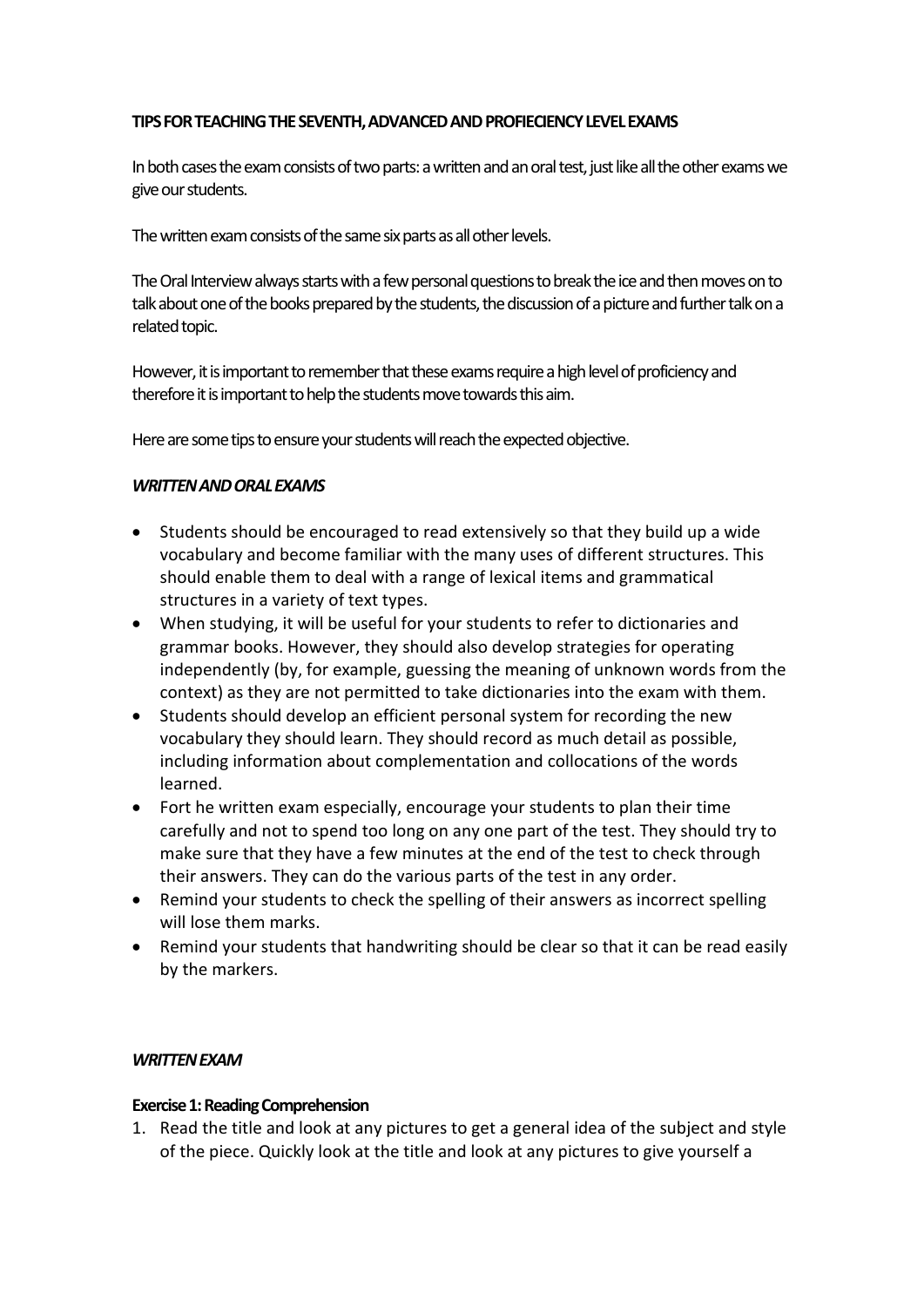general idea of the subject and style of the piece, don't read the text until you have analysed the questions.

- 2. Read the questions carefully and underline the key expressions in each one to help focus your mind on what you are reading for.
- 3. Try and remember these key expressions as you read the text at a reasonably fast pace. Some of the answers will be obvious as you read, fill in your answer sheet as you go along.
- 4. Now start reading the text to understand the topic, style and tone of the piece.
- 5. The questions are in the order of the text, so you can use the question stems to locate the exact part of the text that will provide the answers.
- 6. Be careful that your answers match all of the information in the question. Sometimes the question will be looking for more than just one criteria so you need to be careful.
- 7. Go back to the unanswered questions, look at the key expressions you underlined and try to remember which area of the text had material related to them. When you are scanning the text, try to keep several questions in mind at once to make more efficient use of your time.

# Exercises 2 and 3: Vocabulary and Syntactic Cloze

- 1. Read the text quickly to understand the topic, style and tone of the piece.
- 2. Now read again and try to guess what word might fill the gap.
- 3. Pay close attention to the words before and after the gaps, they will determine what words can and can't be used.
- 4. If you don't know what the missing word is, read the whole sentence again carefully and identify what function it has: is it a pronoun? an auxiliary verb? part of a phrasal or prepositional verb? part of an expression? Analyse the sentence to find out what is missing.
- 5. There may be more than one acceptable answer for a question. However, you should only give one answer for a question. If you give two answers, and one of them is incorrect, they will not be given a mark.

### **Exercise4:VerbTenses**

- 1. Read over the entire text once quickly. Take note of the topic, the style and the tone of the piece.
- 2. Now read it again more carefully using the correct form of the verbs in brackets and paying close attention to the time markers to make your decision.
- 3. Be espeacially weary of time shifts that are indicated by contextual clues even when no specific marker is used.
- 4. Make sure that when you see a + sign you use an appropriate modal. Sometimes more tan one may be aceptable and all apropriate options will be considered correct.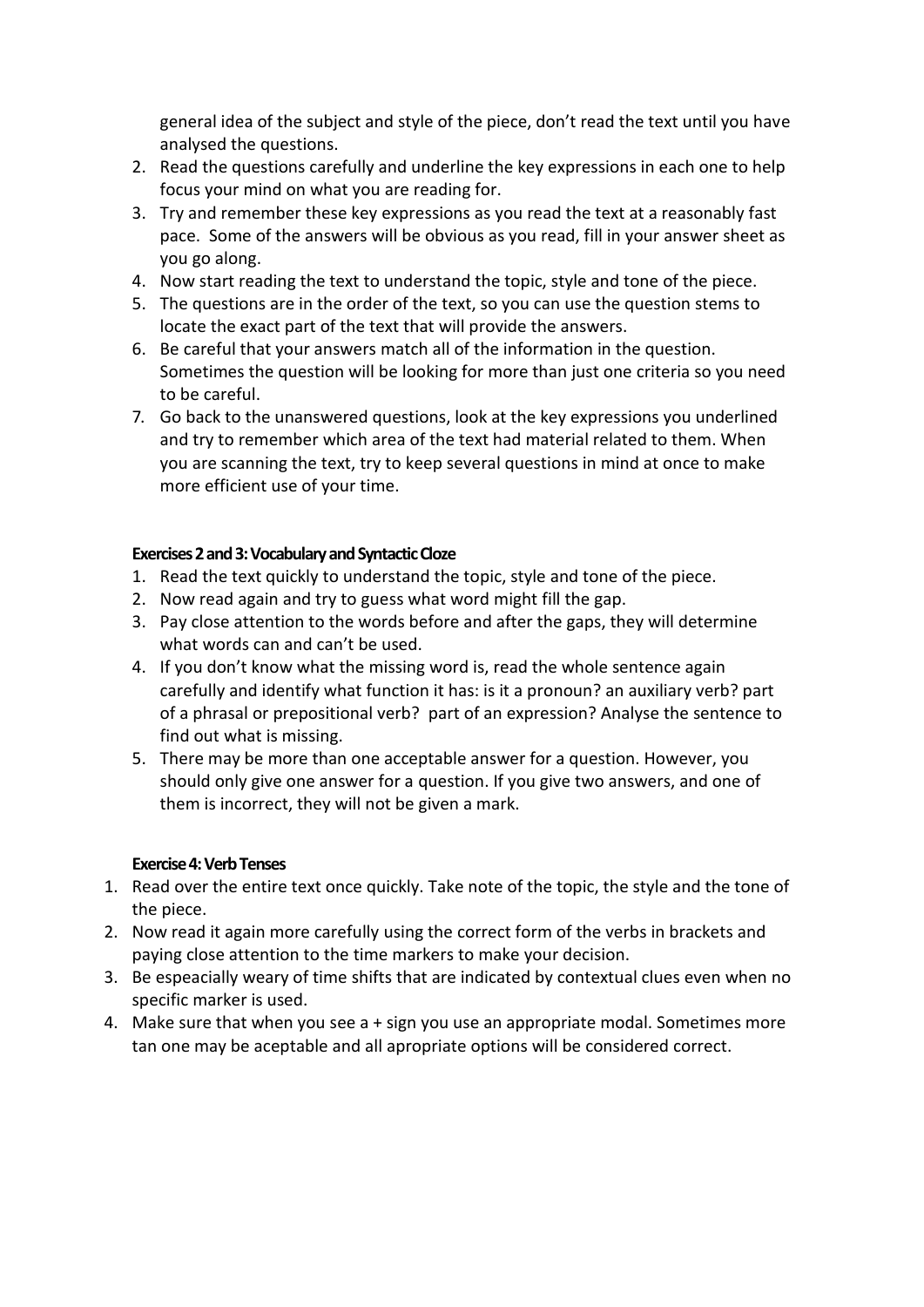#### **Exercise 5: Dialogue Completion**

- 1. Read over the entire dialogue once quickly to make sure you understand the overall topic being dicussed, who the participants are, what the relationship between them is and what level of formality they should use.
- 2. Now read it again more carefully and decide how you might complete the speakers' words. Look for clues in the preceding and following statements or questions. These will always contain hints to guide you. In most cases there is more tan one aceptable way of completing the dialogue. However, it is important that you don't just repeat the words provided in the clue before or after. You must try and use your own words as far as posible to demonstrate your command of the language.
- 3. When a stem is provided, there is only one correct option, so you must make sure that your decisión is both appropriate in terms of style and correct in terms of grammar. This is the most difficult part of the dialogue completion task.
- 4. Reread the whole completed dialogue to make sure that there are no unncessary repetitions and that the conversation flows naturally and is cohesive and coherent.

### **Exercises 6: Writing**

- 1. You have a choice of tasks. You will be able to choose from a range of subject matter and a number of different writing formats: a review, a letter/email, a report or an argument.Check the style guides for a quick overview of the different [requirements](http://benteachesenglish.com/category/better-english-blog/writing/cae-style-guides/) of these [formats.](http://benteachesenglish.com/category/better-english-blog/writing/cae-style-guides/)
- 2. Select the question you wish to answer based on your familiarity with the writing style required, your interest in the topic, and your range of vocabulary related to the topic.
- 3. Read the question carefully and underline the task (usually the task will have two or three parts) and the target reader. This will help you ensure you answer the question completely and use the correct level of formality.
- 4. Make a plan before you begin writing. This will not only improve your organization, but writing down the information will allow you to concentrate on the language

### *ORALINTERVIEW*

The speaking test is a test of communication. You don't have to speak quickly, you don't have to hurry your answers, and you don't have to worry about your accent. To get a good mark on the speaking test you need to produce relevant, informative answers to the examiner's questions. It is very important that you listen carefully to the examiner and read any material you are given carefully as well.

### **Oral Interview Part 1**

First you will be asked questions about yourself. Topics will be home, work, school, hobbies, habits, interests and future plans.

- Be relaxed and natural. Smile. Be the kind of person who is nice to have a conversation with!
- Give honest answers even if you think they are "not good". Your opinions and lifestyle are not part of the marking criteria.